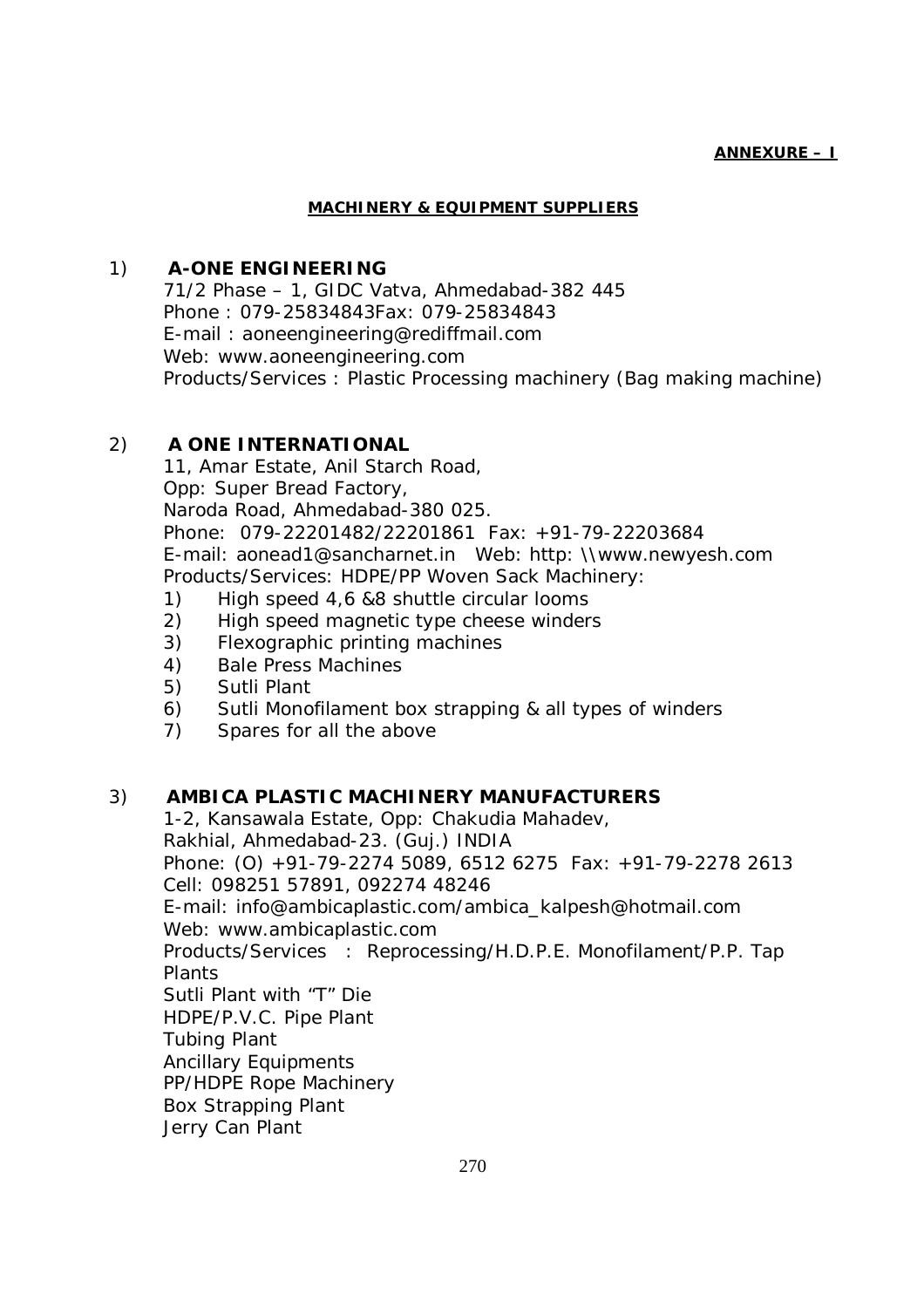## 4) **CENTRAL MACHINERY &PLASTIC PRODUCTS**

1, Lajya Estate, Mogra Road, Andheri East, Mumbai-400 069. Phone : +91-22-28366198 Fax: +91-22-28375271 E-mail: cmp@bom3.vsnl.net.in Web : www.cmppin.com Products/Services : Manufacturers of fully automatic blow moulding Machines for processing of PVC, HDPE, LDPE, PP materials from 5 ml. to 60 ltrs.

# 5) **DYNAMIC ENGINEERS (INDIA)**

B-54, Hari Nagar (Clock Tower), New Delhi-110 064. Phone: 011-25496293/25126188 E-mail: dynamicengineers@trade-india.com Products/Services: Cooling Tower, Heat Exchanger, Indl. Chiller, Mould Temp. Controller

## 6) **FERROMATIC MILACRON INDIA LTD.**

92 Phase – I GIDC, Vatva, Ahmedabad-382 445 Phone: 079-25890081 Fax: 079-25830125 E-mail: sales@fmi-ahd.com Web: www.milacronindia.comm Products/Services : Mfg. of plastics injection moulding machines from the

Range of 30 tons to 3000 tons and extrusion blow moulding machines.

# 7) **FIVE STAR ENGINEERS**

Bhagwati Estate, Opp: Bavri Kumbharwada, Idgah Road, Pratapnagar, Baroda-390 004. Phone : (F) 0265-2581698 Telefax : 2580026 (R) 0265-2564896 (M) 098980 87865 E-mail: fivestarengineer@hotmail.com Web : www.fivestarengineers.com Products/Services : Double Die Extruder, Single Die Extruder

### 8) **FIXOPAN MACHINES PVT. LTD.**

71, Nehru Place, New Delhi-110 019 Phone: 0129-2237212/5067210-12 Fax: 0129-2237672 E-mail: roto@fixopan.net/sales @fixopan.net Web: www.fixopan.net Products/Services : Manufacturers of Rotomoulding machines, Pulverisers, Molds in cast aluminium/SS/MS, finished roto parts/planters.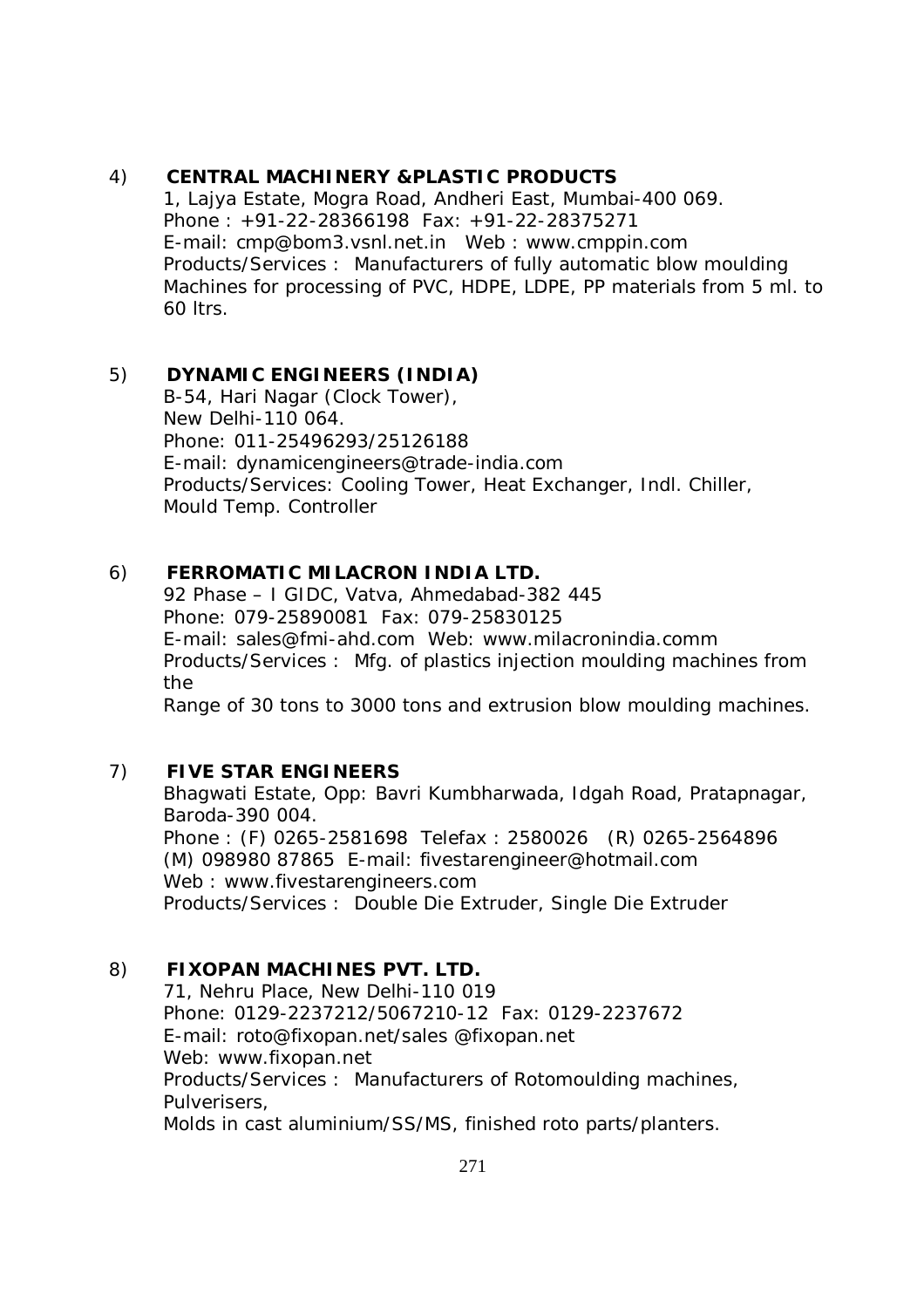#### 9) **GUJARAT MACHINERY**

Plot No. 524, GIDC Phase II, Vatva, Ahmedabad-382 445. Phone: +91-79 25830043 Fax : 079 25332439 E-mail : intek@icenet Web: www.gujaratmachinery.com Products/Services : Plastic machinery viz: Wide Width Lamination Plants.

### 10) **JAGMOHAN INDUSTRIES**

115 Sharad Industrial Estate, Lake Road, Bhandup (West), Mumbai-400 078. Phone : 25950246 Fax: 25965434 E-mail: jagmohan@vsnl.com Web: www.jagmohan.com Products/Services : Plastic Automatic Blow Moulding Machine from 100 Ml to 1000 Ltrs.

### 11) **JAI MATA ENGINEERING**

Plant & Die.

No. 734, Rajagopalanagar, B/h Maruti Theatre, Peenya 2<sup>nd</sup> Stage, Bangalore-560 058. Phone: 080-6763 4323 Cell. : 093437 33300, 098862 14330 Products/Services : Single Decker Cutting & Sealing Machine, Double Decker Cutting & Sealing Machine, Point to Point Cutting & Sealing Machine, Pouch Making Machine for Carry Bags, Slide Sealing Machine, Polyethylene/PP/HM/LLDPE Extruders, reprocessing Units, Automatic Roll Winding Nes, Scrap Grinders, Colour Mixer/Driers Card Making (sutli) Machine, Rotogravure Printing Machine, Automatic Liquid – Fill & Seal Machine, Automatic Form – Fill & Seal Machine, Thermoforming Machine, Seat

#### 12) **KABRA EXTRUSIONTECHNIK LTD.**

Kolssite House, Veera Desai Road, Andheri (West), Numbai-400 053. Phone : 26734822/24 Fax : 267335041 E-mail: sales@kolsitegroup.com Web : www.kolsite.com Products/Services : Twin screw extruders for RPVC pipes/profiles/pellets high output single screw extruders for PO pipes raffia tape plants & cheese winders monolayer & multilayer film plants.

### 13) **KONARK PLASTOMECH PVT. LTD.**

Plot No. 81, GIDC, Odhav, Ambica Nagar Road, Ahmedabad-382 415. Phone : 079-22281670 Fax : +91-79-22890874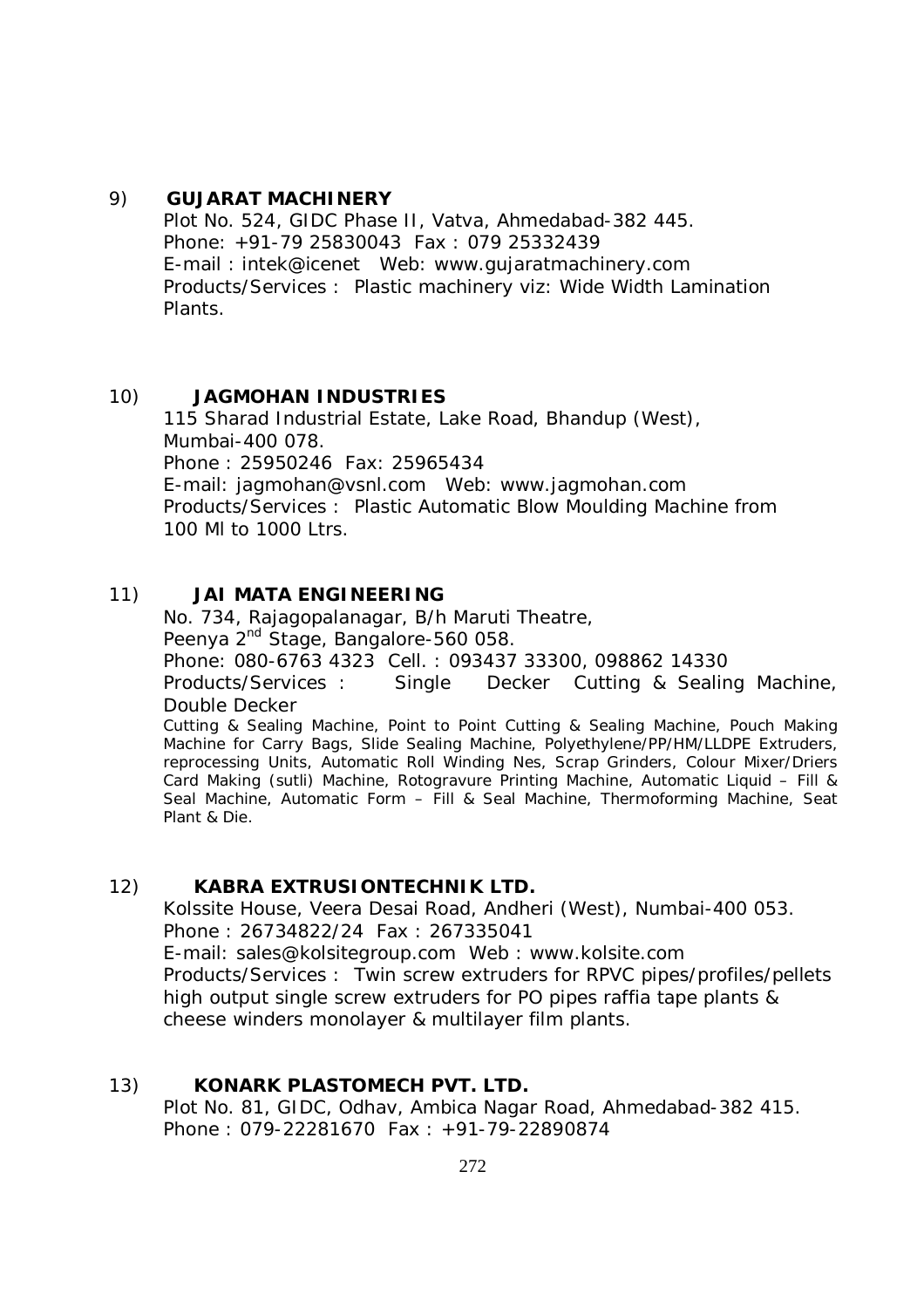E-mail : sales@konarkplasticmachinery.com Web : www.konarkplastomech.com Products/Services : Mfrs. Thermoplastic extrusion plants.

## 14) **LARSEN & TOUBRO ltd.**

LTM Business Unit, Mount-Poonamallee Road, Post Bag No. 990, Chennai-600 089. Phone: 22497360 Fax: 044-22492471 E-mail : vpb@ltmindia.com Web: www.ltmindia.com Products/Services : Injection Moulding Machines, Auxiliary Equipment

### 15) **LOHIA STARLINGER LIMITED**

D-3/A, Panki Industrial Estate, Kanpur-208 022. Phone : +91-5112-282001 Fax : +91-5112-282205 E-mail: sales@lohiagroup.com Web : www.lohiagroup.com Products/Services : Complete range of Machinery for manufacture of PP and HDPE Woven sacks and Fabrics comprising of – Tape Extrusion Lines – High Speed Inverter controlled Tape Winders – Circular Weaving Machines – Fabric to Bag Conversions Machines – Compact PP Multifilament Spinning Machine.

### 16) **MACPLAST**

49, Shreenathji Estate, Nr. Panna Estate, B/h B.O.C. Gases, Rakhial, Ahmedabad-380 021 (Guj.) INDIA Phone : (F) 079-22746802 E-mail : macplastbp@hotmail.com/macplastbp@rediff.com Products/Services : Multi Layer Film Plant, Two Layer PPTQ Blown Film

Plant, Twin Head Mono Layer Blown Film Plant, Sutli Plants, Box Strapping

Plants, LDPE Kisna Pipe Plants, HDPE Pipe Plants, Reprocess Plants, Woven Sacks Tape Plant.

# 17) **MAMATA BRAMPTON ENGINEERING PVT. LTD.**

5/1/1A/1, GIDC, Phase-1, Vatva, Ahmedabad-382 445. Phone: 079-55309800 Fax : 079-25832026 E-mail: info@mamata.com Products/Services : Multilayer co-ex blown film plant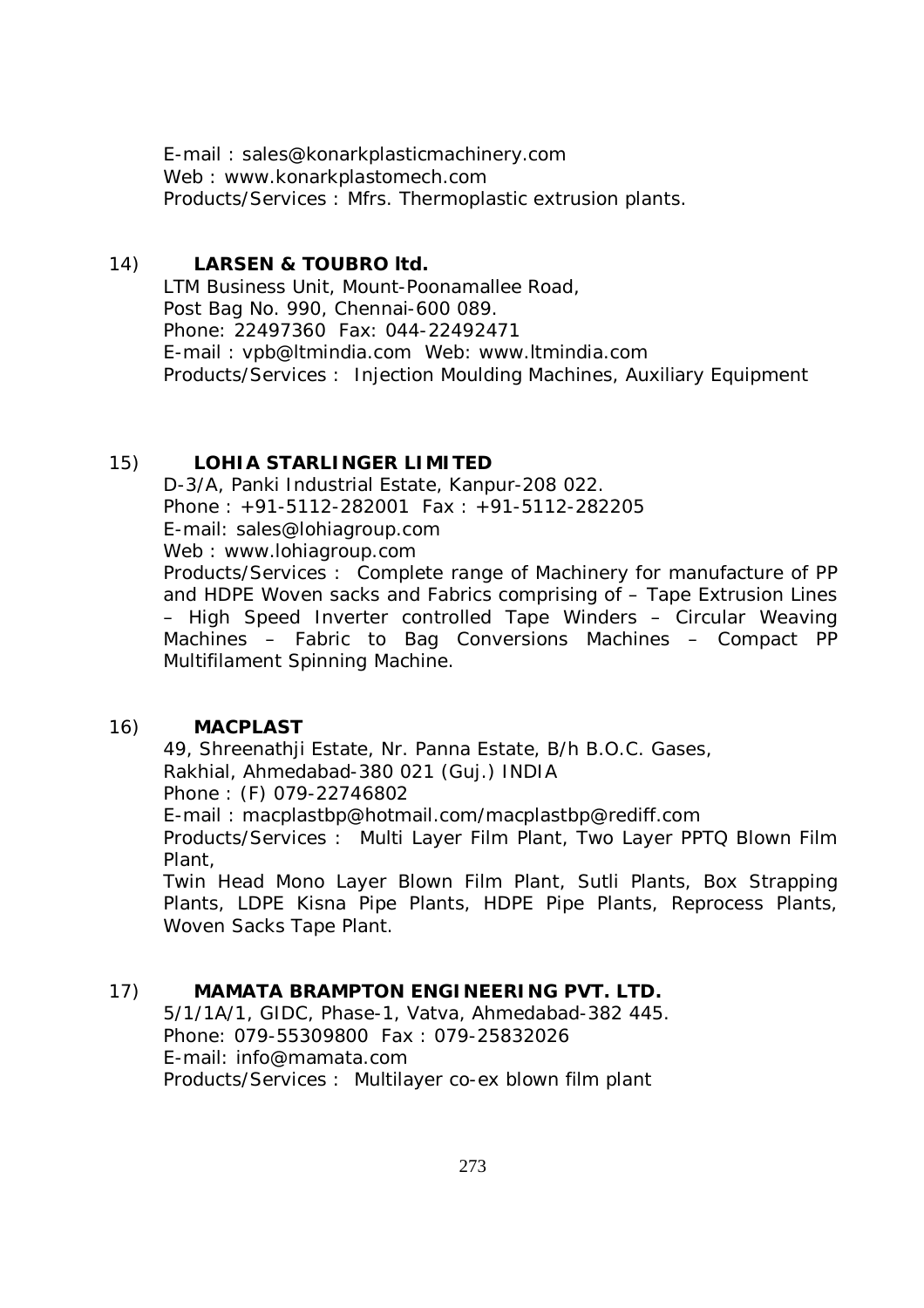## 18) **MAMATA MACHINERY PVT. LTD.** 5/1/1A, GIDC Estate, Phase-1, Vatva, Ahmedabad-382 445. Phone: 079-55309800 Fax : 079-25832026 E-mail: info@mamata.com Web : www.mamata.com Products/Services : Plastic Bag & Pouch making machine, Packaging machines.

### 19) **NEOPLAST ENGINEERING PVT. LTD.**

43, GIDC Estate, Phase-1, Vatva, Ahmedabad-382 445. Phone : +91-79-25831185 Fax : +91-79-25835298 E-mail : info@neoplastindia.com Web : www.neoplasstindia.com Products/Services : Complete compounding plant with automation, High speed heater cooler mixers, Single screw extruders, Super conical twin screw extruders, Down stream equipments for R PVC pipe, profile, pelletizing application, Under water pelletizing system, Air cooled die face pelletizing system, Material handling system, Liquid metering/Dosing system, Anti-dusting/de-gassing system, Labaoratory scale equipments like – lab mixer, single screw extruder with various attachments, two roll mill, hydraulic press.

#### 20) **PANCHAL PLASTIC MACHINERY P. LTD.**

Plot No. 127, GIDC, Umbergaon,Dist. Valsad-396 171 Phone : 0260-2563391/92 Fax : 0260-2562892 E-mail: panchal@panchal-plastic.com Web: www.panchal-plastic.com Products/Services : Agglomerator/Densifier machine – extruder (Single Screw & Twin Screw) – Blown Film Plant – Box strapping plant, Flat Film & Sheet – Pipe & Profiles – Grinder/shredders/Crushers – Compounding Plant – Re-processing/recycling Plant – Hot die-face cutting under air & water cooling  $-$  in-line recycling plant for film waste & lumps waste  $-$ Mixer (type-high speed, tumbler, vertical) – strand pelletizer - Screen changer (Hydraulic & manual) – Grinding, washing & drying plant for PET bottle, film waste & moulded article, PET-recycling plant-bags/sacks

### 21) **R.R. PLAST EXTRUSIONS PVT. LTD.**

cutting & sealing machine.

B-3, Nand Jyot Ind. Estate, Safed Pool, Sakinaka, Andheri-Kurla Road, Andheri (E), Mumbai-400 072. Phone : +91-22-2852 0396/2850 5208 Telefax : 2850 9603 Cell : 9967023161 E-mail : rrengg@vsnl.net/mkt@rrengg.com Web : www.rrengg.com Products/Services : RR's Drip Irrigation Pipe Plant with Auto Coiler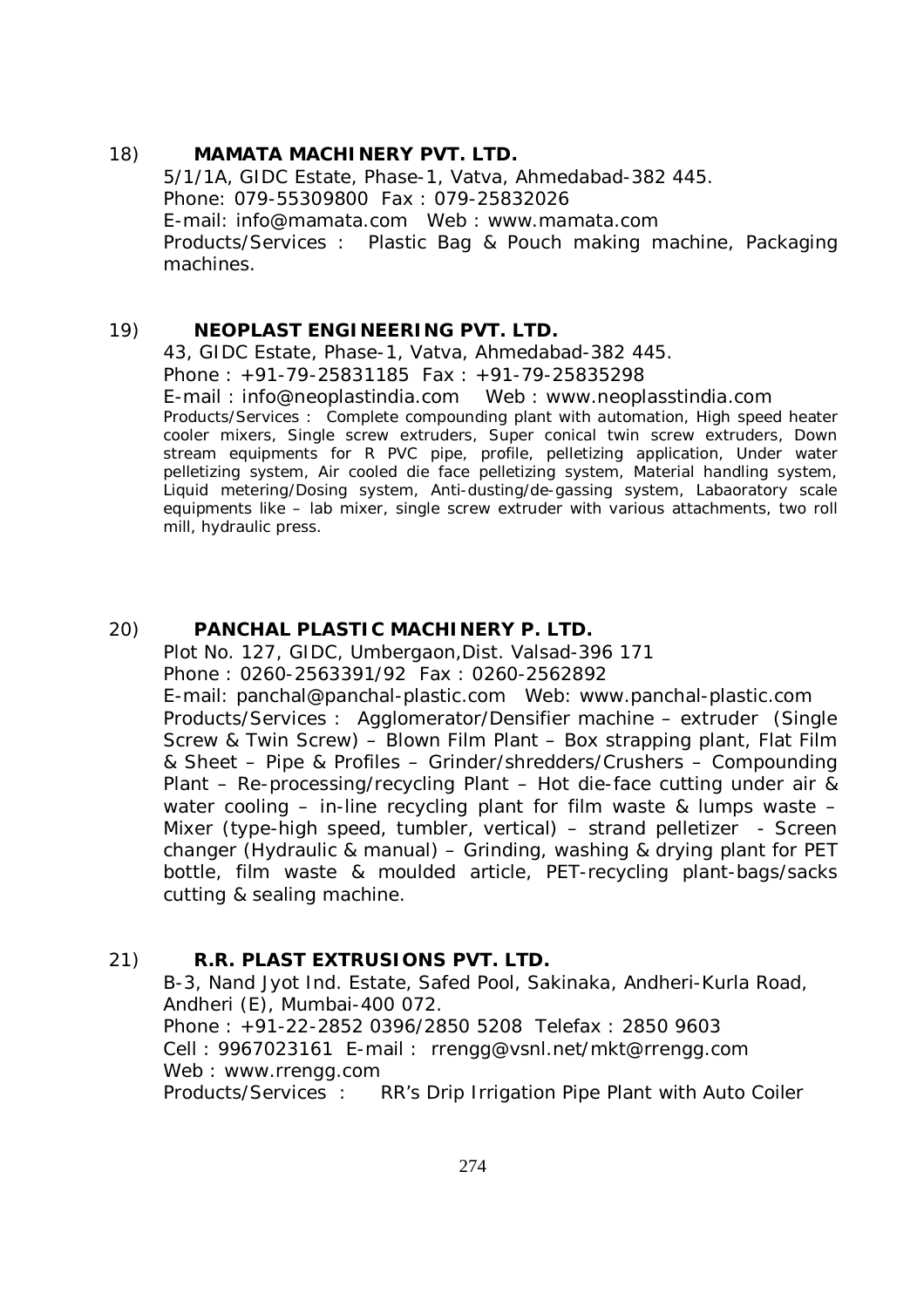### 22) **RAJOO ENGINEERS LIMITED**

Survey No.210, Plot No.1, Industrial Area Veraval Shapar, Rajkot-360 002. Phone : 0091-2827-252701/2 Fax : 0091-2827-252700 E-mail : rel@rajoo.com Web. www.rajoo.com Products/Services : FOILEX:Monolayer Blown Film Lines for PE/PP/PVC. MULTIFOIL: Multilayer Upward Extrusion Blown Film Lines. AQUAFLEX : Multilayer Downward Extrusion Blown Film Lines. LAMINA: Mono & Multilayer Sheet Lines for PS/PP/PET/LDPE. DISPOCON: Thermoformers for PS/PP/PET. TWINEX : Single and Twin Screw Lines for pipes and profiles. HDPE permanently lubricated duct plant for optical fibres including nylon rope insertion.

### 23) **RANA & SONS**

Plot No. 128-A, Govt. Ind. Estate, Charkop Kandivali West, Mumbai-400 067. Phone : 28683897/4181 Fax: +91-22-28682244 E-mail: ranasons@vsnl.com/arun@bom7.vsnl.net.in Web: www.ranasons.com Products/Services : Blow Moulding Machine, Injection Moulding Machines, PET Stretch Blow Moulding Machines.

### 24) **REMICA PLASTIC MACHINERY MANUFACTURERS**

2/AB Sardar Patel Ind. Estate, Near Gujarat Petrol Pump, Narol, Ahmedabad-382 405. Phone : 079-25712741 Fax: 079-25714234 E-mail : remicaad1@sancharnet.in Web. www.remicaplastics.com Products/Services : Manufacturers of Thermoplastic Extrusion Plants for Tapeline, Circular Looms, Extrusion Lamination Plants.

### 25) **STAR FLEX INTERNATIONAL**

A-43, Street No. 7, Anand Parbat Industrial area, New Rohtak Road, New Delhi-110 005. Phone : +91-11-2876 5588 Telefax: +91-11-2876 5588 Mobile : 093111 45588, (TATA) 092135 02930 Products/Services : High Class Flexographic/Rotogravure Printing Machine.